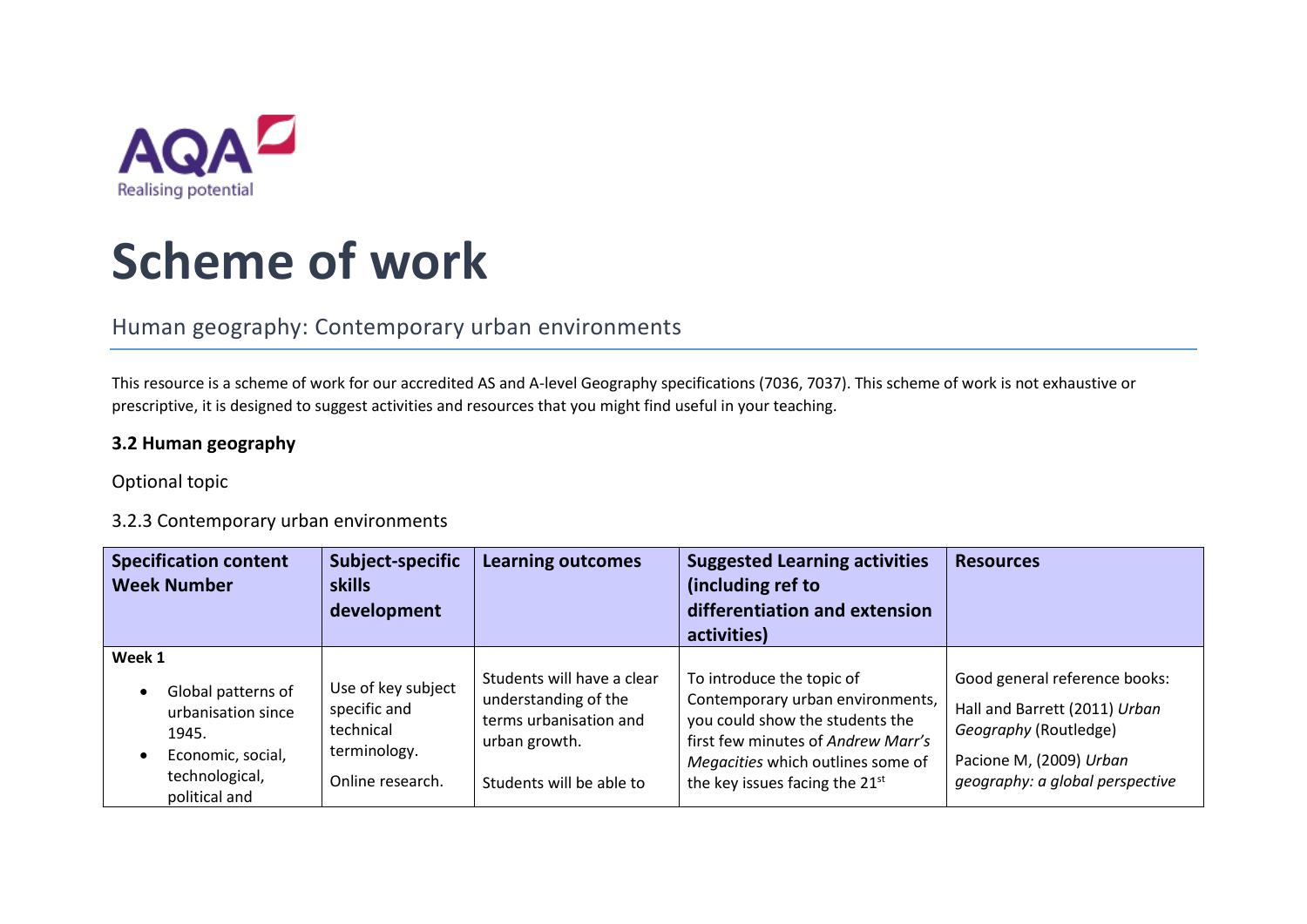|           | demographic          | Collect, analyse     | describe and explain the    | century. Alternatively, you could   |                                    |
|-----------|----------------------|----------------------|-----------------------------|-------------------------------------|------------------------------------|
|           | processes associated | and interpret a      | changing global patterns    | select a small section from Slumdog | See also Drake, G. and Lee, C.     |
|           | with urbanisation    | range of qualitative | of urbanisation since 1945. | Millionaire or Kolkata with Sue     | (2000) The Urban challenge         |
|           | and urban growth.    | and quantitative     |                             | Perkins highlighting issues of      | (Hodder)                           |
| $\bullet$ | The emergence of     | data from a range    | Students will be able to    | informal settlements. You might     |                                    |
|           | megacities and       | of primary and       | discuss the economic,       | also collect together a number of   | The United Nations publishes a     |
|           | world cities and     | secondary sources    | social, technological,      | newspaper articles highlighting     | number of useful annual reports    |
|           | their role in global | - this could include | political and demographic   | current issues such as housing      | on cities, including The World     |
|           | and regional         | discussive/creative. | processes associated with   | shortages, air pollution and        | <b>Population Prospects: 2015</b>  |
|           | economies.           |                      | urbanisation and urban      | flooding. Get students to think     | Revision.                          |
|           | Contemporary         |                      | growth.                     | about their local urban areas or    |                                    |
|           | characteristics or   |                      |                             | cities they are familiar with and   | The Urban Geography Research       |
|           | mega/world cities.   |                      | Students will be able to    | discuss the issues that face these  | Group (UGRG) of the Royal          |
|           |                      |                      | explain the emergence of    | cities.                             | Geographical Society/Institute of  |
|           |                      |                      | megacities and world        |                                     | British Geographers has a useful   |
|           |                      |                      | cities, describe their      | Give students a range of maps and   | website with links and resources   |
|           |                      |                      | characteristics and discuss | data which illustrate changing      | to many urban issues. There are    |
|           |                      |                      | their role in global and    | urban trends since 1945. Students   | further RGS urban geography        |
|           |                      |                      | regional economies.         | to describe and explain the data    | resources and lectures on the 21st |
|           |                      |                      |                             | (exam style) and discuss the        | Century challenges page.           |
|           |                      |                      |                             | impacts of urbanisation in HICs,    |                                    |
|           |                      |                      |                             | MICs and LICs.                      | Topic Eye, Geography Review and    |
|           |                      |                      |                             |                                     | GeoFile/GeoActive regularly have   |
|           |                      |                      |                             | Extension: You can draw links with  | urban geography related articles.  |
|           |                      |                      |                             | the Changing Places topic here,     | The Guardian newspaper also        |
|           |                      |                      |                             | with discussion on homogenisation,  | does a regular feature on cities   |
|           |                      |                      |                             | clone towns and placelessness.      | @guardiancities                    |
|           |                      |                      |                             |                                     |                                    |
|           |                      |                      |                             | Students can work in groups to      | Read the excellent article on mega |
|           |                      |                      |                             | research and produce presentations  | and meta cities by Mark Rowe       |
|           |                      |                      |                             | on different world cities and       | (2014) 'Growing pains' in          |
|           |                      |                      |                             | megacities. Examples might          | Geographical magazine. (Sept,      |
|           |                      |                      |                             | include:                            | 2014)                              |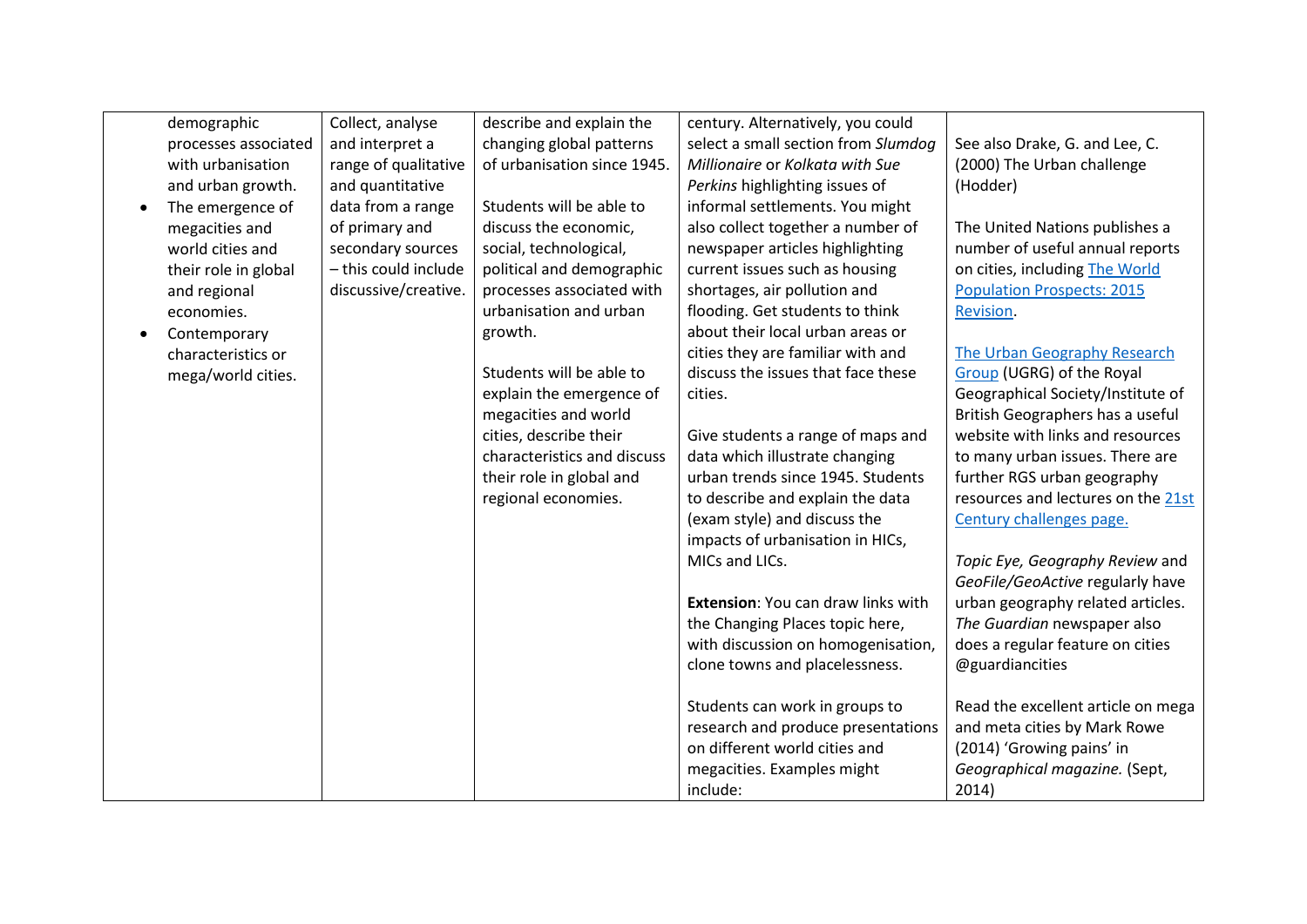|                                           |                                       |                                                                    | <b>MUMBAI</b> Wraight, P. (Sept 2013)<br>'Mumbai: case study of a megacity'<br>GeoFile 696<br>LAGOS Rutter, J. (Sept 2011)<br>'Lagos: case study of a world city'<br>GeoFile 650<br><b>SHANGHAI</b> Guinness, P. (2014)<br>'Urban issues in Shanghai' GeoFile<br>511<br><b>BEIJING</b> Guinness, P. (Sept 2010)<br>'Beijing a global city' GeoFile 627<br>There is also a huge amount of<br>material about London which is<br>classified as a world city. | There are a lot of good resources<br>on informal settlements in cities<br>such as Mumbai (Dharavi), Nairobi<br>(Kibera) and Rio (Rocinha). You<br>could use<br>Comic Relief clips/ documentaries<br>(Kibera)<br>O'Donoghue, R. (2011) 'Squattor<br>redevelopment in Rio de Janiero:<br>an update' GeoActive 458<br>The Andrew Marr's Megacities<br>documentaries (2011) have some<br>excellent material on the issues<br>facing cities including London,<br>Shanghai, Dhaka and Mexico City<br>Episode 1: Living in the city<br>Episode 2: Cities on the Edge<br>Episode 3: Sustaining the City<br>Watch BBC documentary<br>Supersized Earth: A place to live |
|-------------------------------------------|---------------------------------------|--------------------------------------------------------------------|-----------------------------------------------------------------------------------------------------------------------------------------------------------------------------------------------------------------------------------------------------------------------------------------------------------------------------------------------------------------------------------------------------------------------------------------------------------|---------------------------------------------------------------------------------------------------------------------------------------------------------------------------------------------------------------------------------------------------------------------------------------------------------------------------------------------------------------------------------------------------------------------------------------------------------------------------------------------------------------------------------------------------------------------------------------------------------------------------------------------------------------|
| Week <sub>2</sub><br>Suburbanisation,     | Use of key subject                    | Students will be able to                                           | Define and distinguish between                                                                                                                                                                                                                                                                                                                                                                                                                            | Stiff, P. (2010-2011) Suburbs part                                                                                                                                                                                                                                                                                                                                                                                                                                                                                                                                                                                                                            |
| counter-<br>urbanisation, urban           | specific and<br>technical             | discuss the causes and<br>consequences of                          | suburbanisation, counter-<br>urbanisation and urban resurgence.                                                                                                                                                                                                                                                                                                                                                                                           | 1 and 2 in Geography Review, 24:2<br>and 24:4.                                                                                                                                                                                                                                                                                                                                                                                                                                                                                                                                                                                                                |
| resurgence.<br>Urban change:<br>$\bullet$ | terminology.<br>Map skills.           | suburbanisation, counter-<br>urbanisation and urban<br>resurgence. | Use OS maps to identify urban<br>areas which have experienced<br>suburbanisation, counter-                                                                                                                                                                                                                                                                                                                                                                | Garrington, S. (April 2008) 'A case<br>study of village suburbanisation'<br>GeoFile 570                                                                                                                                                                                                                                                                                                                                                                                                                                                                                                                                                                       |
| deindustrialisation,                      | Interpretation and<br>evaluation of a | Students will be able to<br>describe and explain the               | urbanisation or urban resurgence.                                                                                                                                                                                                                                                                                                                                                                                                                         | Burton, S. (April 2005) 'Melbourne                                                                                                                                                                                                                                                                                                                                                                                                                                                                                                                                                                                                                            |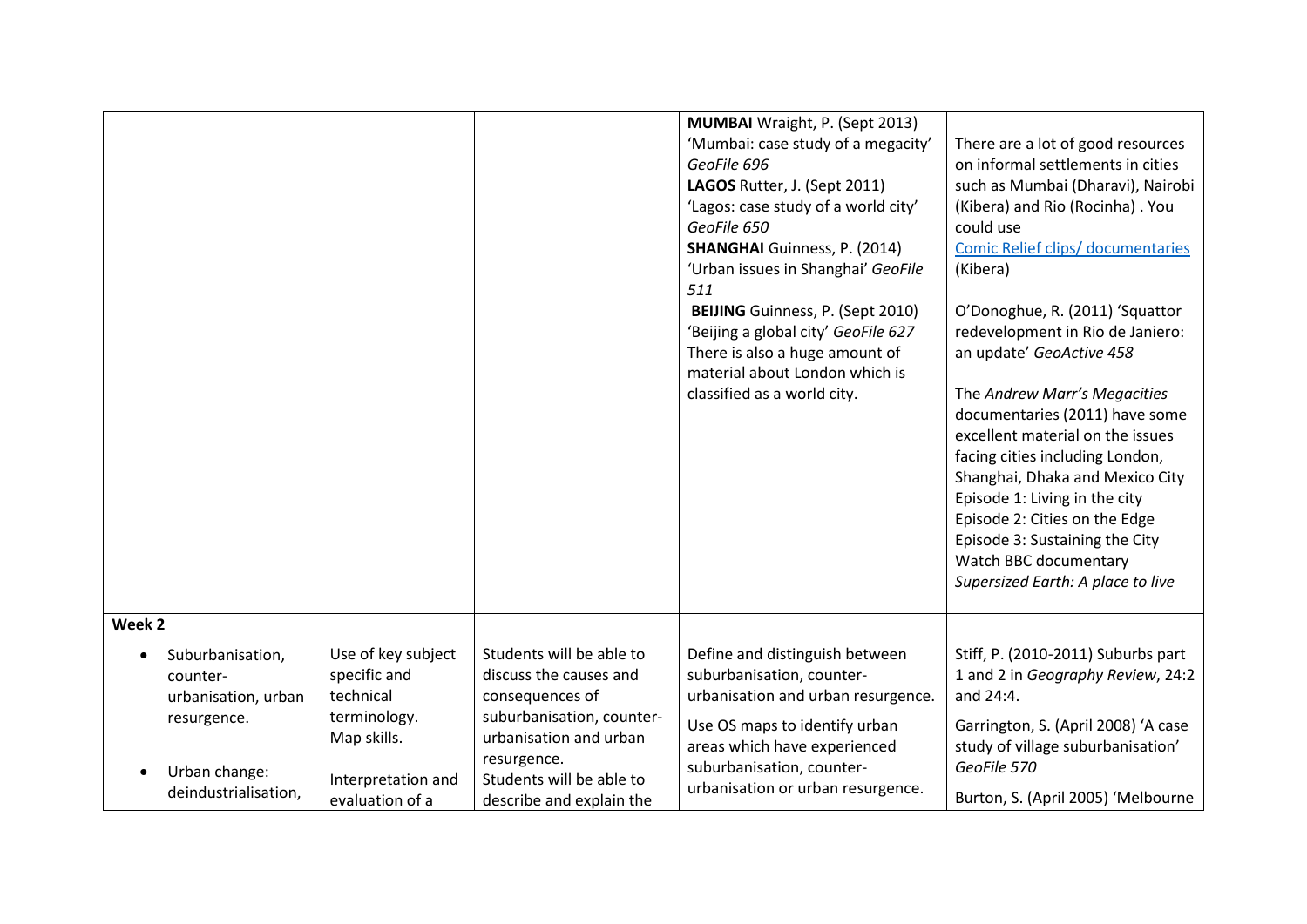| decentralisation,   | range of source    | processes of               | There are good links with the         | managing urban growth and                               |
|---------------------|--------------------|----------------------------|---------------------------------------|---------------------------------------------------------|
| rise of service     | material including | deindustrialisation,       | Changing Places topic here - you      | change' GeoFile 498                                     |
| economy.            | textual and visual | decentralisation and rise  | could look at changing                |                                                         |
| Urban policy and    | sources.           | of service economy.        | demographic, cultural, social and     | Rae, A. (Jan 2001) 'Impacts of                          |
| regeneration in     |                    |                            | economic characteristics of           | cities on their surrounding area'                       |
| Britain since 1979. | Online research    | Students will understand   | settlements affected by these         | GeoFile 394                                             |
|                     | and presentation   | the term urban policy and  | processes.                            | Burton, S. (Jan 2002) 'Pressures                        |
|                     | skills.            | be able to outline a range |                                       | on the greenbelt from UK                                |
|                     |                    | of regeneration strategies | Define deindustrialisation,           | counter-urbanisation' GeoFile 414                       |
|                     |                    | in Britain since 1979.     | decentralisation and the rise of the  |                                                         |
|                     |                    |                            | service economy and discuss their     | Punnett, N. (Sept 2001) 'UK rural                       |
|                     |                    | Students should also       | causes.                               | issues' GeoFile 408                                     |
|                     |                    | appreciate that            | Students to work in groups to         | Warbuton, P. (April 2002) 'Issues                       |
|                     |                    | regeneration also occurred | research and present their findings   | relating to greenfield and                              |
|                     |                    | because of wider social,   | relating to urban regeneration        | brownfield sites' GeoFile 421                           |
|                     |                    | economic and               | schemes adopted in the UK post        |                                                         |
|                     |                    | demographic processes.     | 1979. These presentations should      | Bayliss, T. and Collins, L. (Jan                        |
|                     |                    |                            | include a description of the policy,  | 2005) 'Urban improvement:                               |
|                     |                    |                            | an example of where it was            | renewal and evolution' GeoFile                          |
|                     |                    |                            | adopted and an evaluation of its      | 490                                                     |
|                     |                    |                            | impact.                               | Cathy Newman looks at the                               |
|                     |                    |                            |                                       | impact of the Olympics on East                          |
|                     |                    |                            | Extended writing task: Discuss the    | London in National Geographic                           |
|                     |                    |                            | other wider social, economic and      | (Aug 2012)                                              |
|                     |                    |                            | demographic processes which have      |                                                         |
|                     |                    |                            | led to regeneration in recent         | Warbuton, P. (Sept 2012)                                |
|                     |                    |                            | decades                               | 'Planning issues in today's MEDC<br>cities' GeoFile 675 |
|                     |                    |                            | Link to suburbanisation, counter-     |                                                         |
|                     |                    |                            | urbanisation and urban resurgence.    | Dunn, C. (2012/3) 'Redevelop,                           |
|                     |                    |                            |                                       | regenerate, rebrand ' in relation                       |
|                     |                    |                            | <b>Extension: Doreen Massey wrote</b> | to Greater Manchester in Topic                          |
|                     |                    |                            | about a gender division of labour     | Eye changing cities.                                    |
|                     |                    |                            | and the impacts of                    | Davies, O. (2013) 'The Emirates                         |
|                     |                    |                            | deindustrialisation on masculinity.   |                                                         |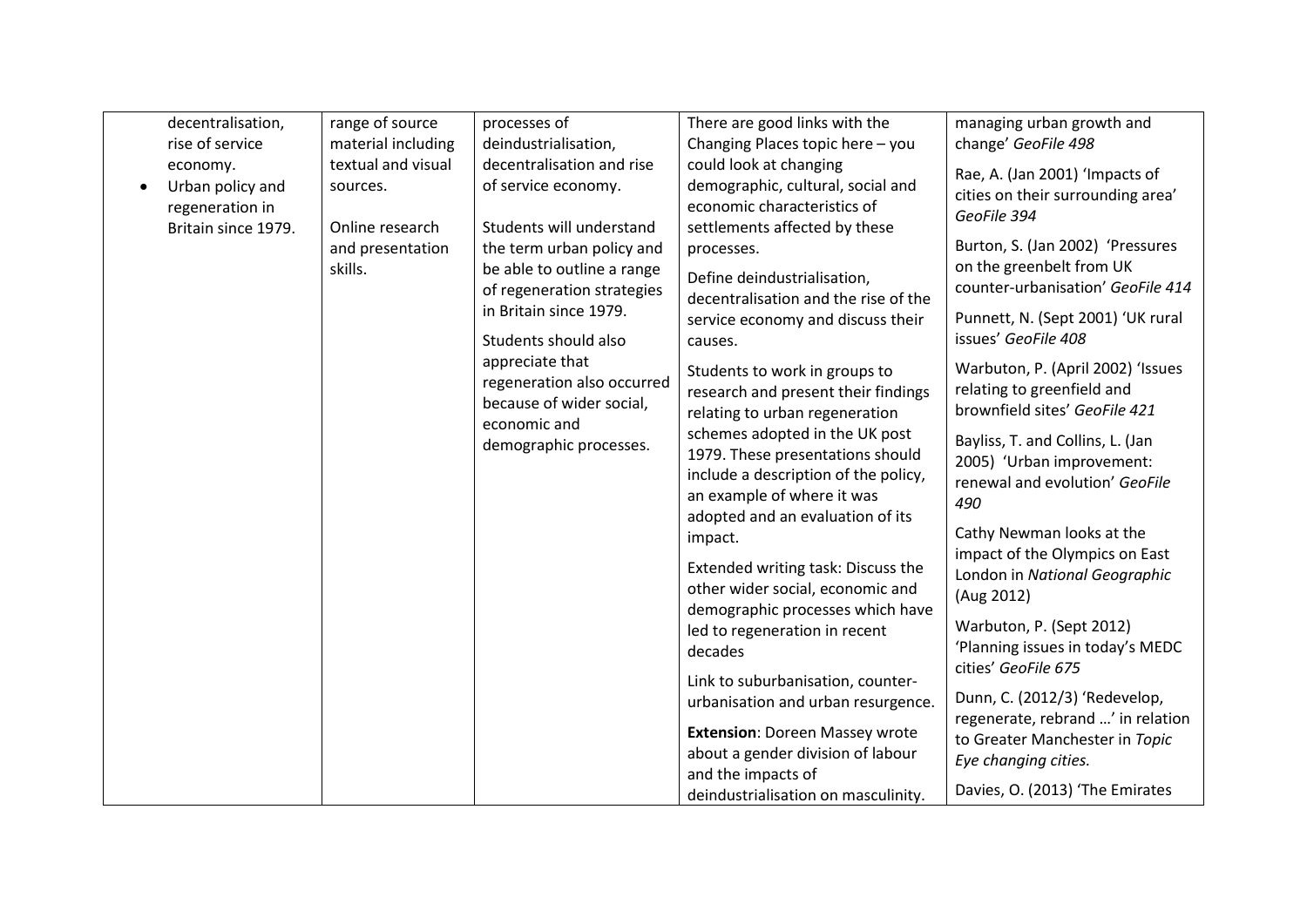|                                                      |                                                        |                                                                                  | Discuss changing gender roles in<br>the UK as a result of<br>deindustrialisation and the rise of<br>service economy. | stadium: a case study of urban<br>regeneration' in Geography<br>Review, 27:2.<br>Essex, S. and Ford, P. (2015)<br>'Coastal Urban Regeneration:<br>Thirty Years of Change on<br>Plymouth's Waterfront.'<br><b>Transactions of the Devonshire</b><br>Association (evaluates the success<br>of the New Deal Programme in<br>Plymouth)<br>Tallon, A. 2010. Urban<br>Regeneration in the UK.<br>(Routledge, London).<br>Pumpkin interactive dvd<br>Regenerating a city: the<br>rebranding of Glasgow.<br>Pumpkin dvd The 2012 Olympics<br>and East London's regeneration. |
|------------------------------------------------------|--------------------------------------------------------|----------------------------------------------------------------------------------|----------------------------------------------------------------------------------------------------------------------|----------------------------------------------------------------------------------------------------------------------------------------------------------------------------------------------------------------------------------------------------------------------------------------------------------------------------------------------------------------------------------------------------------------------------------------------------------------------------------------------------------------------------------------------------------------------|
|                                                      |                                                        |                                                                                  |                                                                                                                      |                                                                                                                                                                                                                                                                                                                                                                                                                                                                                                                                                                      |
|                                                      |                                                        |                                                                                  |                                                                                                                      |                                                                                                                                                                                                                                                                                                                                                                                                                                                                                                                                                                      |
|                                                      |                                                        |                                                                                  |                                                                                                                      |                                                                                                                                                                                                                                                                                                                                                                                                                                                                                                                                                                      |
|                                                      |                                                        |                                                                                  |                                                                                                                      |                                                                                                                                                                                                                                                                                                                                                                                                                                                                                                                                                                      |
|                                                      |                                                        |                                                                                  |                                                                                                                      |                                                                                                                                                                                                                                                                                                                                                                                                                                                                                                                                                                      |
|                                                      |                                                        |                                                                                  |                                                                                                                      |                                                                                                                                                                                                                                                                                                                                                                                                                                                                                                                                                                      |
|                                                      |                                                        |                                                                                  |                                                                                                                      |                                                                                                                                                                                                                                                                                                                                                                                                                                                                                                                                                                      |
|                                                      |                                                        |                                                                                  |                                                                                                                      |                                                                                                                                                                                                                                                                                                                                                                                                                                                                                                                                                                      |
| Week 3                                               |                                                        |                                                                                  |                                                                                                                      |                                                                                                                                                                                                                                                                                                                                                                                                                                                                                                                                                                      |
| Urban<br>characteristics in<br>contrasting settings. | Opportunities to<br>develop skills such<br>as drawing, | Students will be able to<br>discuss the contrasting<br>characteristics of cities | Look at a range of OS maps to<br>consider the relevance of physical<br>geography in the siting of towns              | Melbourne, B. (September 2001)<br>'The socio-demographic structure<br>of UK cities' GeoFile 405                                                                                                                                                                                                                                                                                                                                                                                                                                                                      |
| Physical and human<br>factors in urban               | labelling and<br>annotating                            | across the world but<br>recognise that both                                      | and cities (could use old OS exam<br>map extracts) Discuss which                                                     | The excellent book by Cheshire, J.<br>and Uberti, O. (2014) London: the                                                                                                                                                                                                                                                                                                                                                                                                                                                                                              |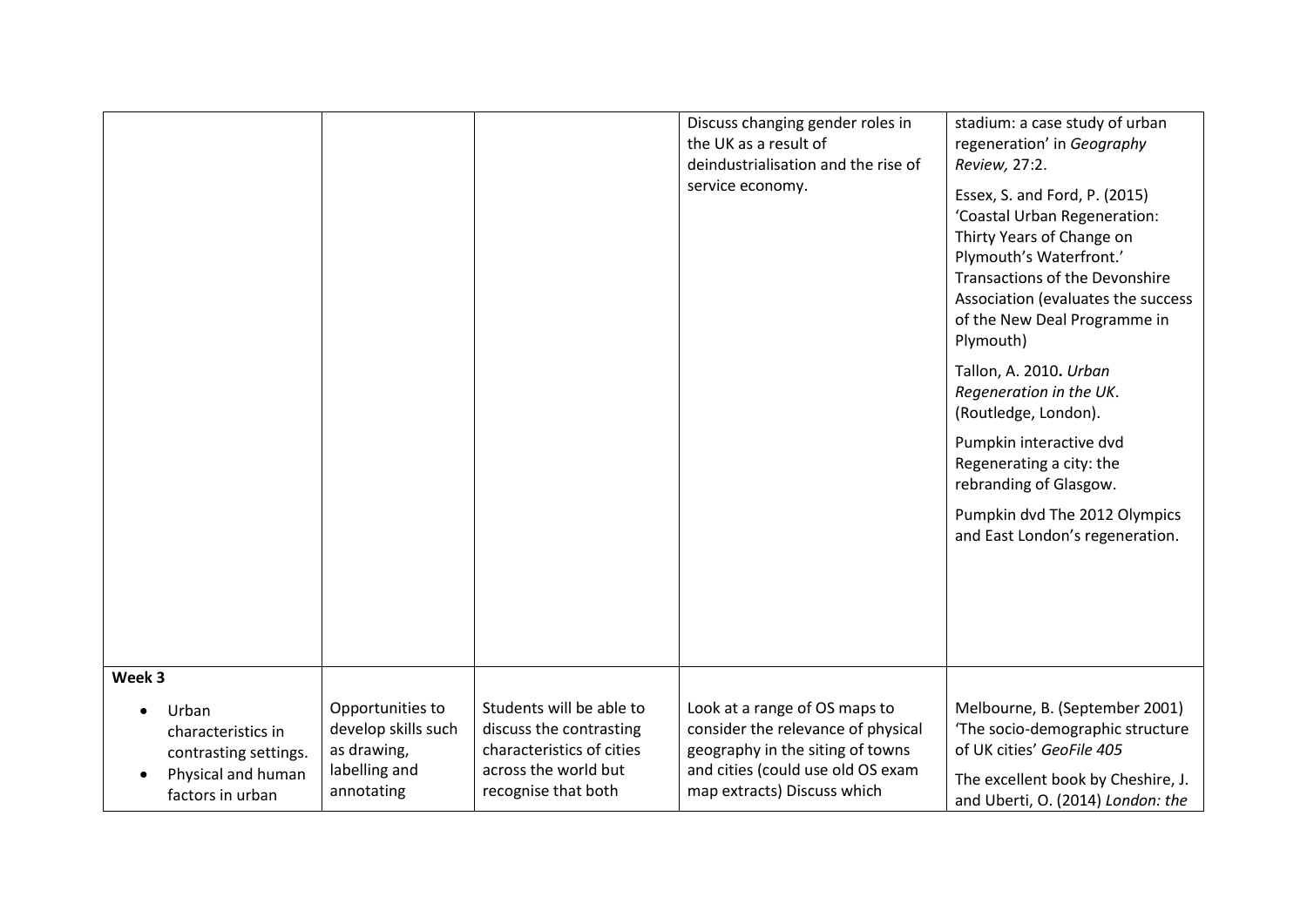| forms.                                                                                                    | diagrams.                                                                                            | physical and human                                                                                                                   | physical factors were important and                                                                                                                                                                                                                                 | information capital considers the                                                                                                                                        |
|-----------------------------------------------------------------------------------------------------------|------------------------------------------------------------------------------------------------------|--------------------------------------------------------------------------------------------------------------------------------------|---------------------------------------------------------------------------------------------------------------------------------------------------------------------------------------------------------------------------------------------------------------------|--------------------------------------------------------------------------------------------------------------------------------------------------------------------------|
| Spatial patterns of<br>land use and the<br>factors that                                                   | Collect, analyse<br>and interpret a<br>range of qualitative                                          | factors are important.<br>Students will be able to<br>describe patterns of                                                           | whether they are still important<br>today. Could link here with urban<br>climate issues.                                                                                                                                                                            | growth of London over time and<br>considers physical and human<br>factors                                                                                                |
| influence them.<br>New urban land<br>uses: town centre<br>mixed<br>developments,<br>cultural and heritage | and quantitative<br>data from a range<br>of primary and<br>secondary sources.<br>Fieldwork potential | spatial land use in<br>contrasting urban settings.<br>Students will be able to<br>describe and discuss the<br>most recent changes in | Have human factors such as land<br>prices become more relevant?<br>London, Mexico City and Los<br>Angeles worth discussing here. You<br>could also discuss the fact that<br>informal settlements still tend to                                                      | Melbourne, B. (Jan 2002) 'Los<br>Angeles: a multiple hazard area'<br>GeoFile 419 considers the physical<br>geography of LA and the impact of<br>this on its inhabitants. |
| quarters, fortress<br>landscapes,<br>gentrified inner<br>areas and edge<br>cities.                        | here.                                                                                                | the urban landscapes,<br>such as town centre mixed<br>developments, cultural<br>and heritage quarters,<br>fortress landscapes,       | occupy sites with physical<br>disadvantages, eg (Rocinha on the<br>steep hill sides of Rio).<br>Urban fieldwork potential here                                                                                                                                      | Boot, J. (April 2005) 'The<br>gentrification of the inner city:<br>processes and fieldwork' GeoFile<br>496                                                               |
| The concept of the<br>post-modern<br>western city.                                                        |                                                                                                      | gentrified inner areas and<br>edge cities. Students will<br>also be able to describe                                                 | investigating evidence of new urban<br>landscapes in local city.                                                                                                                                                                                                    | View the RGS online lecture on<br>gentrification                                                                                                                         |
|                                                                                                           |                                                                                                      | the concept of a post-<br>modern western city.                                                                                       | Discuss reasons why urban areas<br>have experienced a resurgence in<br>recent years. What examples can<br>the students think of? Link back to<br>ideas of rebranding/reimaging                                                                                      | Read article and watch clip about<br>gentrification in Notting Hill,<br>London                                                                                           |
|                                                                                                           |                                                                                                      |                                                                                                                                      | places from Changing Places topic.                                                                                                                                                                                                                                  | See footage and discussion of                                                                                                                                            |
|                                                                                                           |                                                                                                      |                                                                                                                                      | Watch the RGS online lecture on<br>gentrification and discuss media<br>coverage and articles about the<br>2015 anti-gentrification protests in<br>East London<br>For a more active learning approach<br>students could research<br>gentrification from the point of | anti-gentrification protests in<br>London in September 2015                                                                                                              |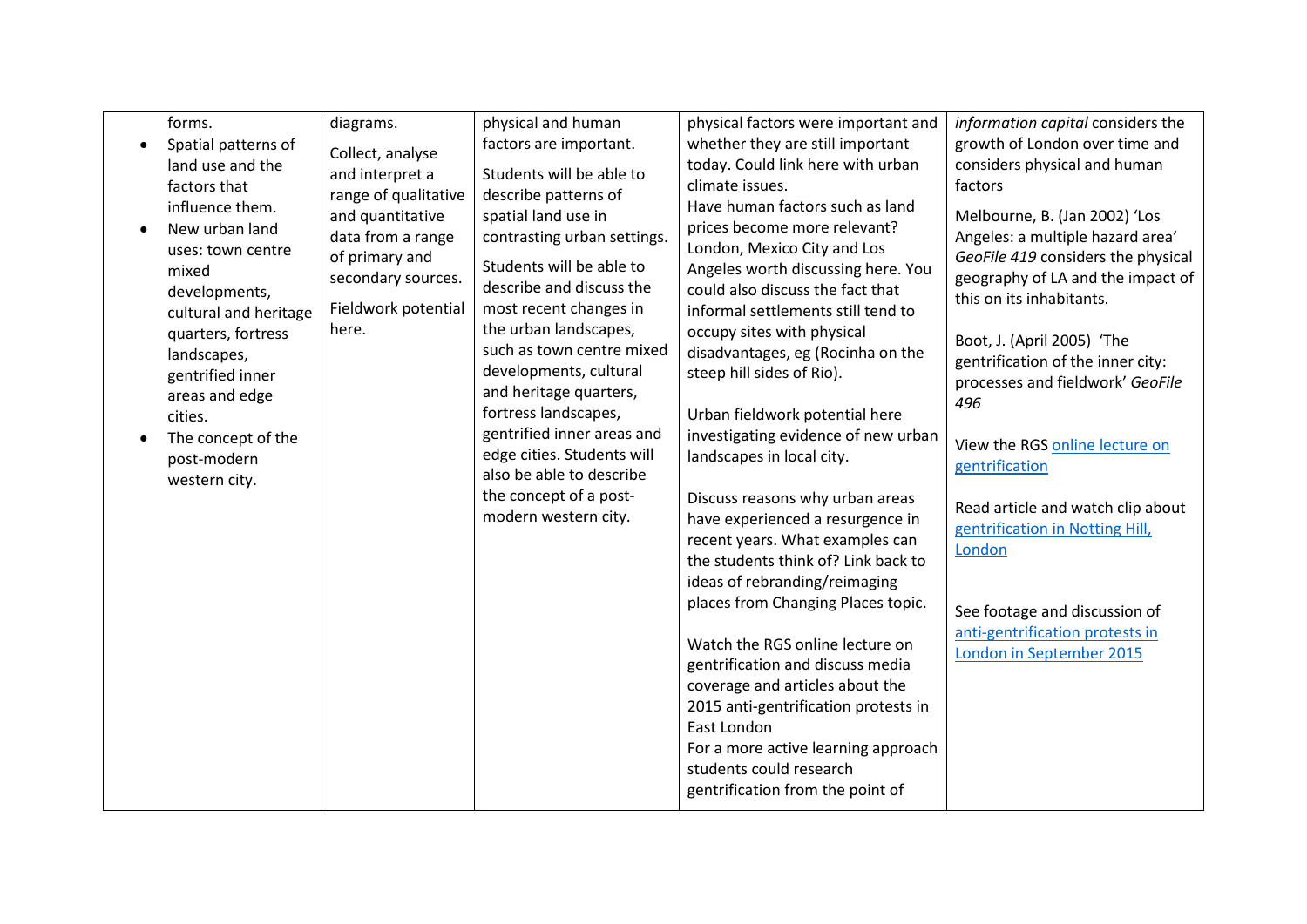|                                                               |                                                                   |                                                                                                           |                                                                                                                    | view of different stakeholders.<br>Feedback could then take the form<br>of a debate/role play, or<br>construction of SWOT analysis in<br>groups etc. Link back to notion of<br>insiders and outsiders from<br>Changing Places topic.<br>Fortress Cities: Discuss how and<br>why security has become more of<br>an issue in cities? Extension 1: link<br>back to the notion of insiders and<br>outsiders from Changing Places<br>topic. Issues of segregation can also | <b>Fortress Cities: American Mike</b><br>Davis has written extensively<br>about Los Angeles<br>In UK, read about strategies to<br>design out crime. See also BBC<br><b>Bitesize: Designing out crime</b> |
|---------------------------------------------------------------|-------------------------------------------------------------------|-----------------------------------------------------------------------------------------------------------|--------------------------------------------------------------------------------------------------------------------|-----------------------------------------------------------------------------------------------------------------------------------------------------------------------------------------------------------------------------------------------------------------------------------------------------------------------------------------------------------------------------------------------------------------------------------------------------------------------|----------------------------------------------------------------------------------------------------------------------------------------------------------------------------------------------------------|
|                                                               |                                                                   |                                                                                                           |                                                                                                                    | be discussed here. What are the<br>ethical issues surrounding certain<br>groups being excluded from<br>particular places? Why has this<br>happened?<br><b>Extension 2: what is</b><br>postmodernism? What evidence of<br>postmodernism exists in UK cities<br>or is it just an "American" thing?                                                                                                                                                                      |                                                                                                                                                                                                          |
| Week 4                                                        |                                                                   |                                                                                                           |                                                                                                                    |                                                                                                                                                                                                                                                                                                                                                                                                                                                                       |                                                                                                                                                                                                          |
|                                                               | Spatial patterns of<br>economic inequality,<br>social segregation | Collect, analyse<br>and interpret a<br>range of qualitative                                               | Students will be able to<br>define the terms economic<br>inequality, social                                        | This is an excellent opportunity to<br>use a range of GIS resources to<br>investigate spatial patterns in                                                                                                                                                                                                                                                                                                                                                             | Bennett, P. (2011)<br>'Multiculturalism in urban areas'<br>GeoActive 462                                                                                                                                 |
| and cultural<br>diversity in<br>areas and the<br>factors that | contrasting urban                                                 | and quantitative<br>data from a range<br>of primary and<br>secondary sources.<br><b>Fieldwork and GIS</b> | segregation and cultural<br>diversity.<br>Students will be able to<br>describe and explain<br>patterns of economic | economic inequality and cultural<br>diversity.<br>Primary data can be collected<br>through urban fieldwork.<br>Secondary data also available from                                                                                                                                                                                                                                                                                                                     | Cowling, D. (April 2014)<br>'Multicultural UK: ethnic enclaves<br>in the UK' GeoFile 715<br>Brighty, P. (Sept 2014)<br>'Understanding the multi-                                                         |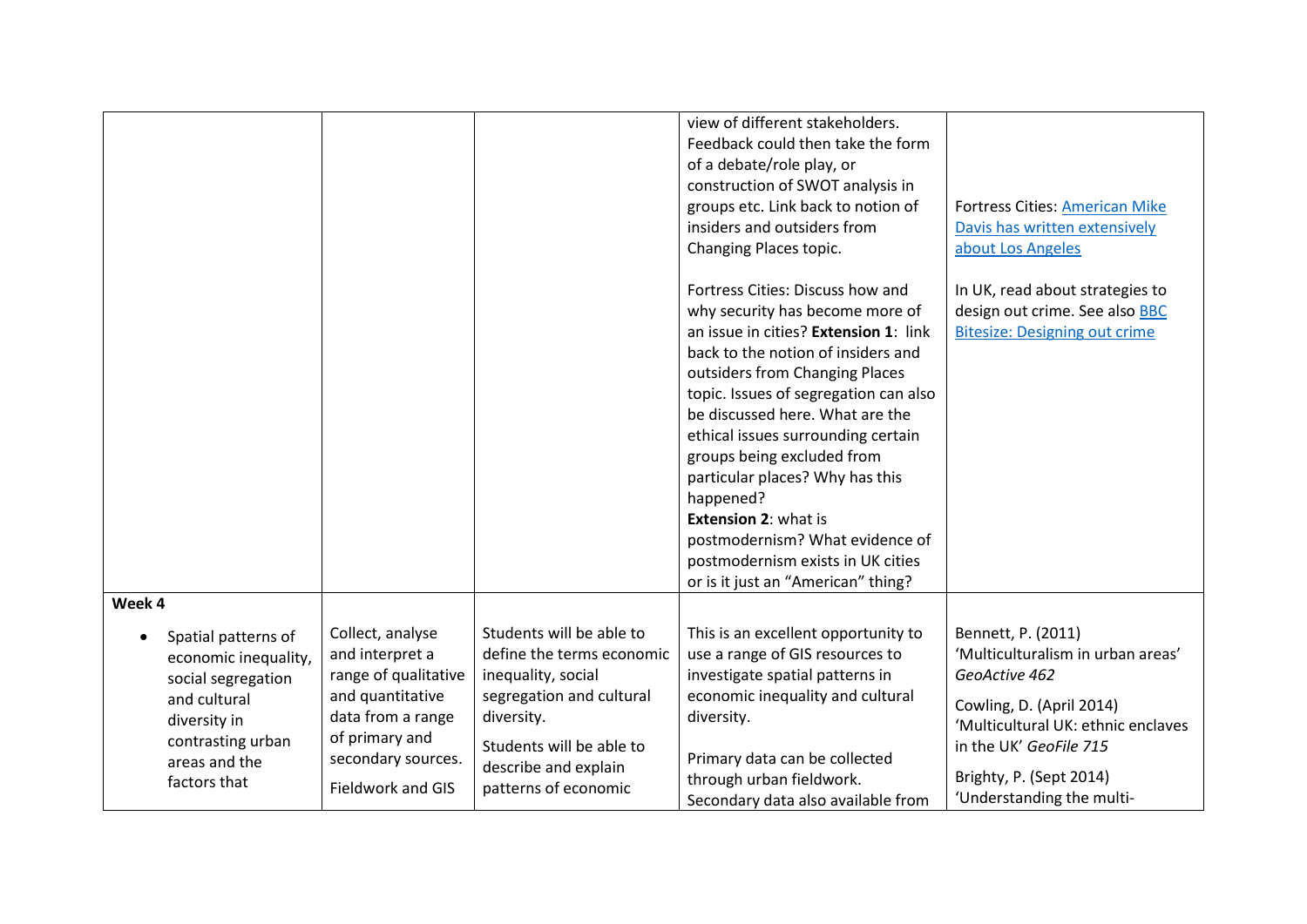| influence them.<br>Issues associated<br>with these processes<br>and strategies to<br>manage them. | potential here.<br>An ability to collect<br>and use digital and<br>geo-located data,<br>and understand a<br>range of<br>approaches to use<br>and analyse such<br>data.<br>Understanding of<br>the ethical and<br>socio-political<br>implications of<br>collecting, studying<br>and representing<br>geographical data<br>about human<br>communities. | inequality, social<br>segregation and cultural<br>diversity in contrasting<br>urban areas and discuss<br>the factors that influence<br>them.<br>Students will be able to<br>discuss issues relating to<br>economic inequality, social<br>segregation and cultural<br>diversity and outline the<br>strategies adopted to<br>manage these. | a number of sources:<br>The Office for National Statistics<br>provides a range of data for<br>different wards within urban areas.<br>These statistics can be used<br>alongside primary data on housing,<br>land-use, provision of services and<br>environmental quality to compare<br>different parts of an urban area.<br>The Field Studies Council (FSC) has<br>numerous useful documents and<br>resources on their website to help<br>you investigate the quality of urban<br>areas and inequalities.<br>It is also worth looking at the 2015<br>Index of Multiple Deprivation data<br>which measures relative<br>deprivation. This can be viewed at<br>The Consumer Data Research<br>Centre or IMD explorer<br><b>Extension: Discuss the ethical and</b><br>socio-political implications of<br>collecting, studying and<br>representing geographical data<br>about human communities. | dimensional nature of urban<br>poverty' GeoFile 720<br>Adams, Chamberlain and<br>Lockheart, (Jan 2013) 'The riots of<br>2011 and the role of<br>multiculturalism' GeoFile 680<br>Melbourne, B. (September 2001)<br>'The socio-demographic structure<br>of UK cities' GeoFile 405<br>To look at inequality in London, go<br>to London's Poverty Profile: Key<br>facts. Also, London Mayor and<br><b>Assembly and London Mapper: A</b><br>social atlas of London. Go also to<br>The Information Capital or get<br>hold of the excellent book by<br>Cheshire, J. and Uberti, O. (2014)<br>London: the information capital<br>with fabulous examples of G.I.S.<br>for London.<br>See also Oliver O'Brien's new map<br>of diversity in London (2016)<br>Turner, S. (2013) 'Housing issues<br>in London' in Geography Review,<br>27:2. |
|---------------------------------------------------------------------------------------------------|-----------------------------------------------------------------------------------------------------------------------------------------------------------------------------------------------------------------------------------------------------------------------------------------------------------------------------------------------------|------------------------------------------------------------------------------------------------------------------------------------------------------------------------------------------------------------------------------------------------------------------------------------------------------------------------------------------|-------------------------------------------------------------------------------------------------------------------------------------------------------------------------------------------------------------------------------------------------------------------------------------------------------------------------------------------------------------------------------------------------------------------------------------------------------------------------------------------------------------------------------------------------------------------------------------------------------------------------------------------------------------------------------------------------------------------------------------------------------------------------------------------------------------------------------------------------------------------------------------------|----------------------------------------------------------------------------------------------------------------------------------------------------------------------------------------------------------------------------------------------------------------------------------------------------------------------------------------------------------------------------------------------------------------------------------------------------------------------------------------------------------------------------------------------------------------------------------------------------------------------------------------------------------------------------------------------------------------------------------------------------------------------------------------------------------------------------------|
|                                                                                                   |                                                                                                                                                                                                                                                                                                                                                     |                                                                                                                                                                                                                                                                                                                                          |                                                                                                                                                                                                                                                                                                                                                                                                                                                                                                                                                                                                                                                                                                                                                                                                                                                                                           | Danny Dorling has written and<br>spoken extensively about<br>inequality, particularly in London.<br>(The 32 stops: The Central Line) It                                                                                                                                                                                                                                                                                                                                                                                                                                                                                                                                                                                                                                                                                          |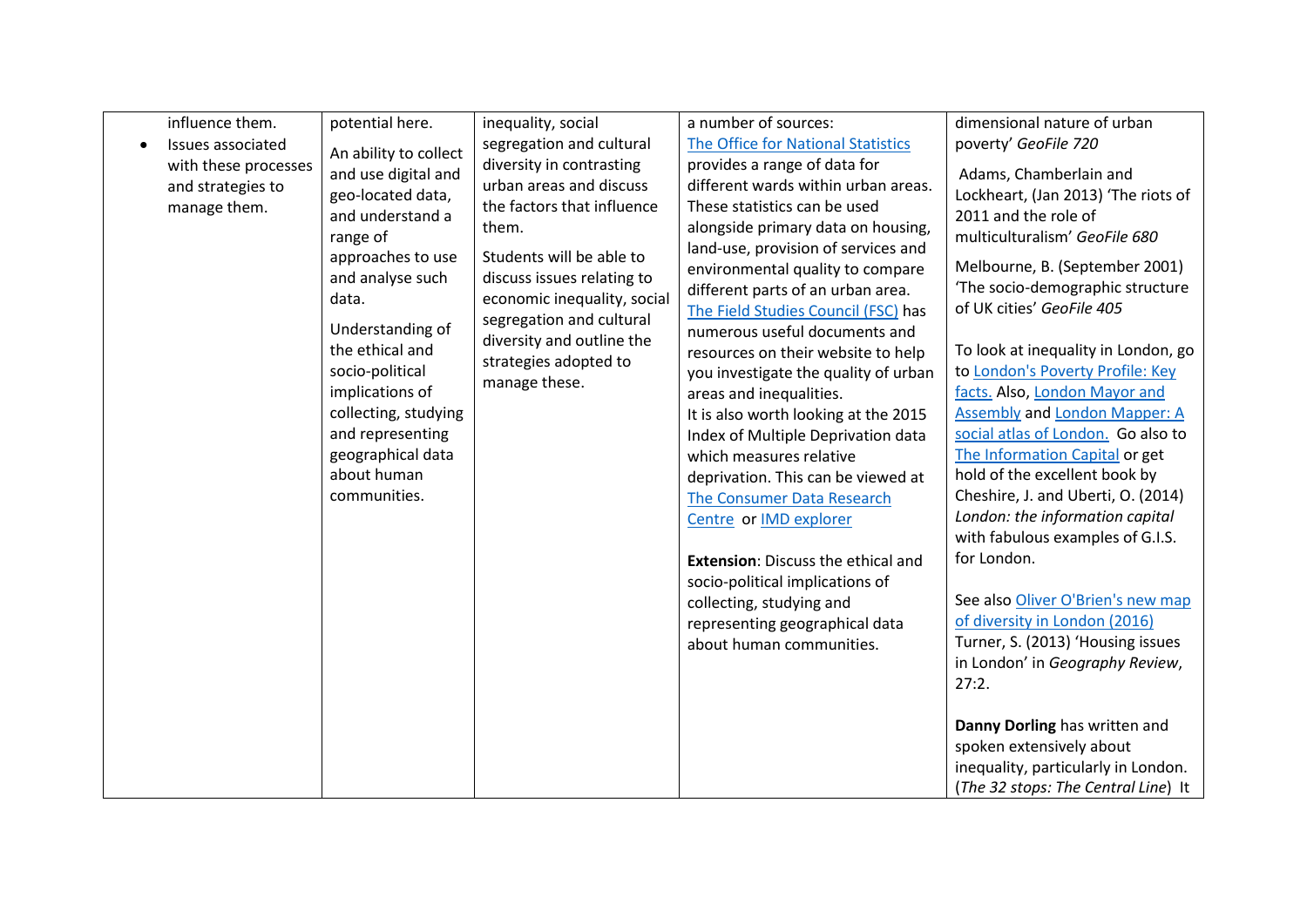|                                                                                                                                                                                                                                                                                                                                                                           |                                                                                                                                                                                                                                                                                                                                                  |                                                                                                                                                                                                                                                                     |                                                                                                                                                                                                                                                                                                                                                                                                                                                                                                                               | is worth looking too at his other<br>resources on his webpage.<br>For inequality in another country,<br>you could look at Bangalore in<br>India (Pumpkin Interactive dvd) or<br>Johannesburg . Read the article<br>by Paul Webber (2011)<br>'Johannesburg: changing patterns<br>in the city' in Geography Review:<br>24, 4.                                                          |
|---------------------------------------------------------------------------------------------------------------------------------------------------------------------------------------------------------------------------------------------------------------------------------------------------------------------------------------------------------------------------|--------------------------------------------------------------------------------------------------------------------------------------------------------------------------------------------------------------------------------------------------------------------------------------------------------------------------------------------------|---------------------------------------------------------------------------------------------------------------------------------------------------------------------------------------------------------------------------------------------------------------------|-------------------------------------------------------------------------------------------------------------------------------------------------------------------------------------------------------------------------------------------------------------------------------------------------------------------------------------------------------------------------------------------------------------------------------------------------------------------------------------------------------------------------------|--------------------------------------------------------------------------------------------------------------------------------------------------------------------------------------------------------------------------------------------------------------------------------------------------------------------------------------------------------------------------------------|
| Week 5<br>The impact of urban<br>forms and processes<br>on local climate and<br>weather.<br>Urban<br>temperatures: the<br>urban heat island<br>effect.<br>Precipitation:<br>frequency and<br>intensity.<br>Fogs and<br>thunderstorms in<br>urban<br>environments.<br>Wind: the effects of<br>urban structures and<br>layout on wind<br>speed, direction and<br>frequency. | Opportunities to<br>develop skills such<br>as drawing,<br>labelling and<br>annotating<br>diagrams.<br>Collect, analyse<br>and interpret a<br>range of qualitative<br>and quantitative<br>data from a range<br>of primary and<br>secondary sources.<br>Maps showing<br>spatial patterns-<br>isoline maps.<br>Fieldwork and GIS<br>potential here. | Students will be able to<br>describe and explain how<br>urban areas affect<br>temperature,<br>precipitation, fogs,<br>thunderstorms and wind.<br>Students will be familiar<br>with terms such as the<br>urban heat island,<br>channeling and the venturi<br>effect. | There are great opportunities for<br>fieldwork here:<br>Changes in temperature<br>and/or pollution levels can<br>be measured and mapped<br>across an urban area.<br>Traffic counts at strategic<br>points may show a<br>correlation with such data.<br>Measure the impact of<br>buildings on wind.<br>Get students to produce isotherm<br>maps using primary or secondary<br>data.<br>Extension: what are the<br>implications of climate change on<br>urban climatic events? Why is there<br>particular concern regarding the | Parsons, G. (Sept 2003) 'Urban<br>microclimates' GeoFile 457<br>An excellent source of information<br>and video clips about urban<br>climate can be found here at The<br><b>British Geographer.</b><br>For an excellent range of urban<br>heat island resources, go to<br>MetLink: Urban heat islands and<br><b>US Environmental Protection</b><br><b>Agency: Heat island effect</b> |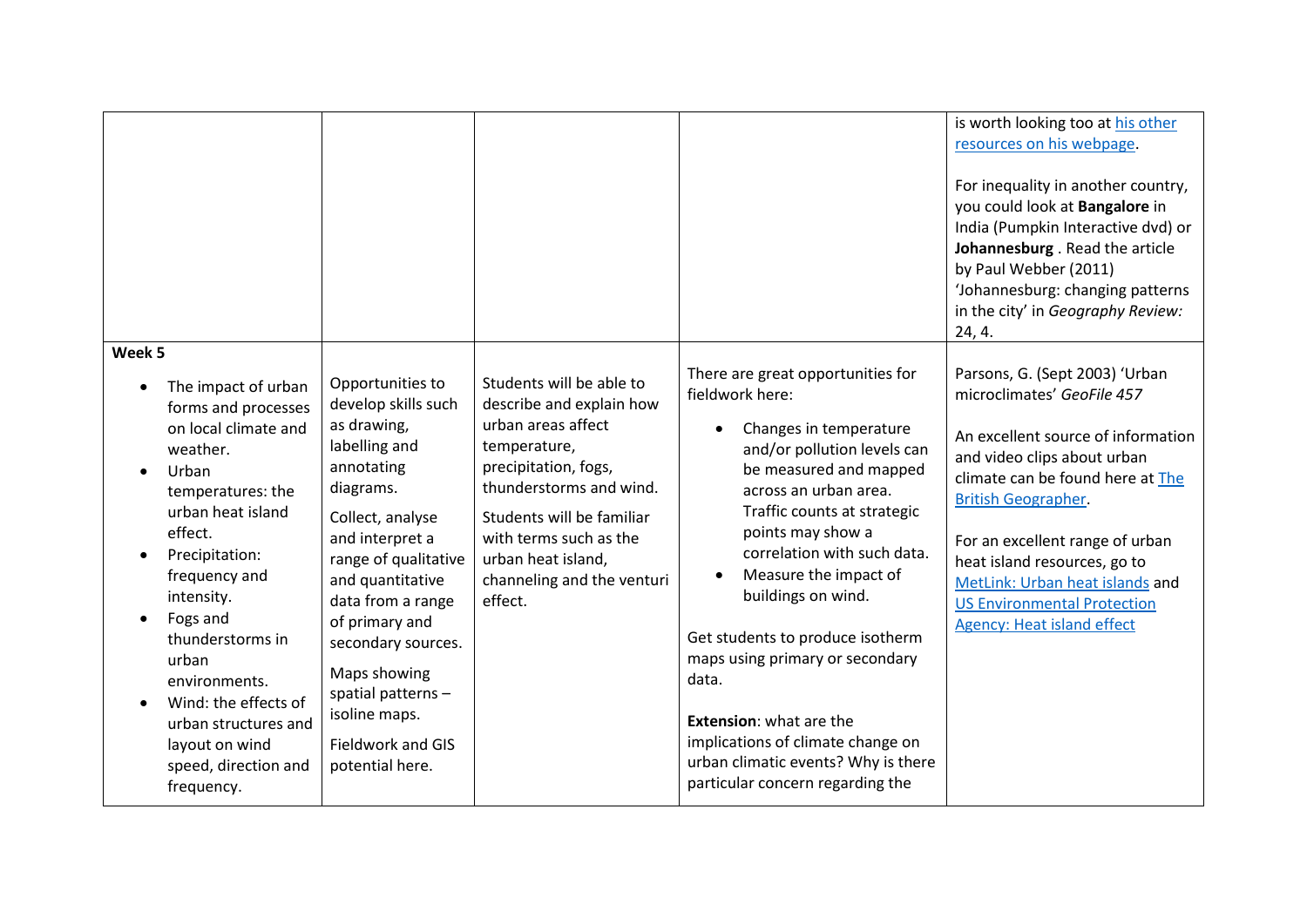|                                                                                                                                                                                                                                                                                                                                                                                                                                                                                                                                                                                       |                                                                                                                                                                                                                                            |                                                                                                                                                                                                                                                                                                                                                                                                                                                                                                                                                                  | urban heat island effect?                                                                                                                                                                                                                                                                                                                                                                                                                                                                                                                                                                                                                                                                                                                                                                                                                                                           |                                                                                                                                                                                                                                                                                                                                                                                                                                                                                                                                                                                                                                                                                                                                                                                                        |
|---------------------------------------------------------------------------------------------------------------------------------------------------------------------------------------------------------------------------------------------------------------------------------------------------------------------------------------------------------------------------------------------------------------------------------------------------------------------------------------------------------------------------------------------------------------------------------------|--------------------------------------------------------------------------------------------------------------------------------------------------------------------------------------------------------------------------------------------|------------------------------------------------------------------------------------------------------------------------------------------------------------------------------------------------------------------------------------------------------------------------------------------------------------------------------------------------------------------------------------------------------------------------------------------------------------------------------------------------------------------------------------------------------------------|-------------------------------------------------------------------------------------------------------------------------------------------------------------------------------------------------------------------------------------------------------------------------------------------------------------------------------------------------------------------------------------------------------------------------------------------------------------------------------------------------------------------------------------------------------------------------------------------------------------------------------------------------------------------------------------------------------------------------------------------------------------------------------------------------------------------------------------------------------------------------------------|--------------------------------------------------------------------------------------------------------------------------------------------------------------------------------------------------------------------------------------------------------------------------------------------------------------------------------------------------------------------------------------------------------------------------------------------------------------------------------------------------------------------------------------------------------------------------------------------------------------------------------------------------------------------------------------------------------------------------------------------------------------------------------------------------------|
| Week 6                                                                                                                                                                                                                                                                                                                                                                                                                                                                                                                                                                                |                                                                                                                                                                                                                                            |                                                                                                                                                                                                                                                                                                                                                                                                                                                                                                                                                                  |                                                                                                                                                                                                                                                                                                                                                                                                                                                                                                                                                                                                                                                                                                                                                                                                                                                                                     |                                                                                                                                                                                                                                                                                                                                                                                                                                                                                                                                                                                                                                                                                                                                                                                                        |
| Urban precipitation,<br>surfaces and<br>catchment<br>characteristics;<br>impacts on drainage<br>basin storage areas;<br>urban water cycle,<br>water movement<br>through urban<br>catchments as<br>measured by<br>hydrographs.<br>Issues associated<br>with catchment<br>management in<br>urban areas. The<br>development of<br>sustainable urban<br>drainage systems<br>(SUDS)<br>River restoration<br>and conservation in<br>damaged urban<br>catchments with<br>reference to a<br>specific project.<br>Reasons for and<br>aims of the project;<br>attitudes and<br>contributions of | Collect, analyse<br>and interpret a<br>range of qualitative<br>and quantitative<br>data from a range<br>of primary and<br>secondary sources<br>- this could include<br>discussive/creative.<br><b>Fieldwork and GIS</b><br>potential here. | Students will be able to<br>describe and explain the<br>effect of urban surfaces on<br>the water cycle.<br>Students will be able to<br>analyse a hydrograph for<br>an urban area.<br>Students will be able to<br>define the term<br>sustainable urban<br>drainage systems (SUDS)<br>and describe different<br>SUDS strategies.<br>Students will be able to<br>describe and evaluate a<br>specific urban river<br>restoration project,<br>outlining the reasons for<br>its restoration and the<br>attitudes and<br>contributions of the<br>stakeholders involved. | Discuss the impacts of urbanisation<br>on water movement through urban<br>areas. This could be demonstrated<br>simply by observing and comparing<br>rain falling on hard surfaces and<br>vegetated surfaces.<br>Annotate and analyse an urban<br>hydrograph<br>Online research for a case study of<br>river restoration<br><b>Extension 1:</b> A lot has been written<br>about the fact that increasing<br>numbers of people are replacing<br>lawns and gardens with<br>impermeable surfaces - what<br>impact is this having? How could<br>people be persuaded to reverse this<br>trend? The RHS are running a<br>campaign to encourage people to<br>green up urban areas. For more<br>information, go to: RHS: Why<br>greening grey Britain is important<br><b>Extension 2: Look at the proposals</b><br>(by a former Geography teacher) to<br>make London the first National Park | The Thames Estuary 2100<br>(TE2100) project is one response<br>to the risk of flooding in London<br>but other strategies are being<br>adopted. Go to London Climate<br><b>Change Partnership for more</b><br>information on these.<br>See information on the Thames<br><b>Tideway Tunnel.</b><br>The RHS are running a campaign<br>to encourage people to green up<br>urban areas. For more<br>information and to look at the<br>benefits, go to: RHS: Why<br>greening grey Britain is important.<br>See The British Geographer for an<br>excellent source of information<br>and video clips about urban<br>climate.<br>Dove, J. (April 2009) 'Urban<br>ecosystems' GeoFile 590<br>Details about the<br>Cheonggyecheon river restoration<br>project can be found at WWF<br><b>Global and Inhabitat</b> |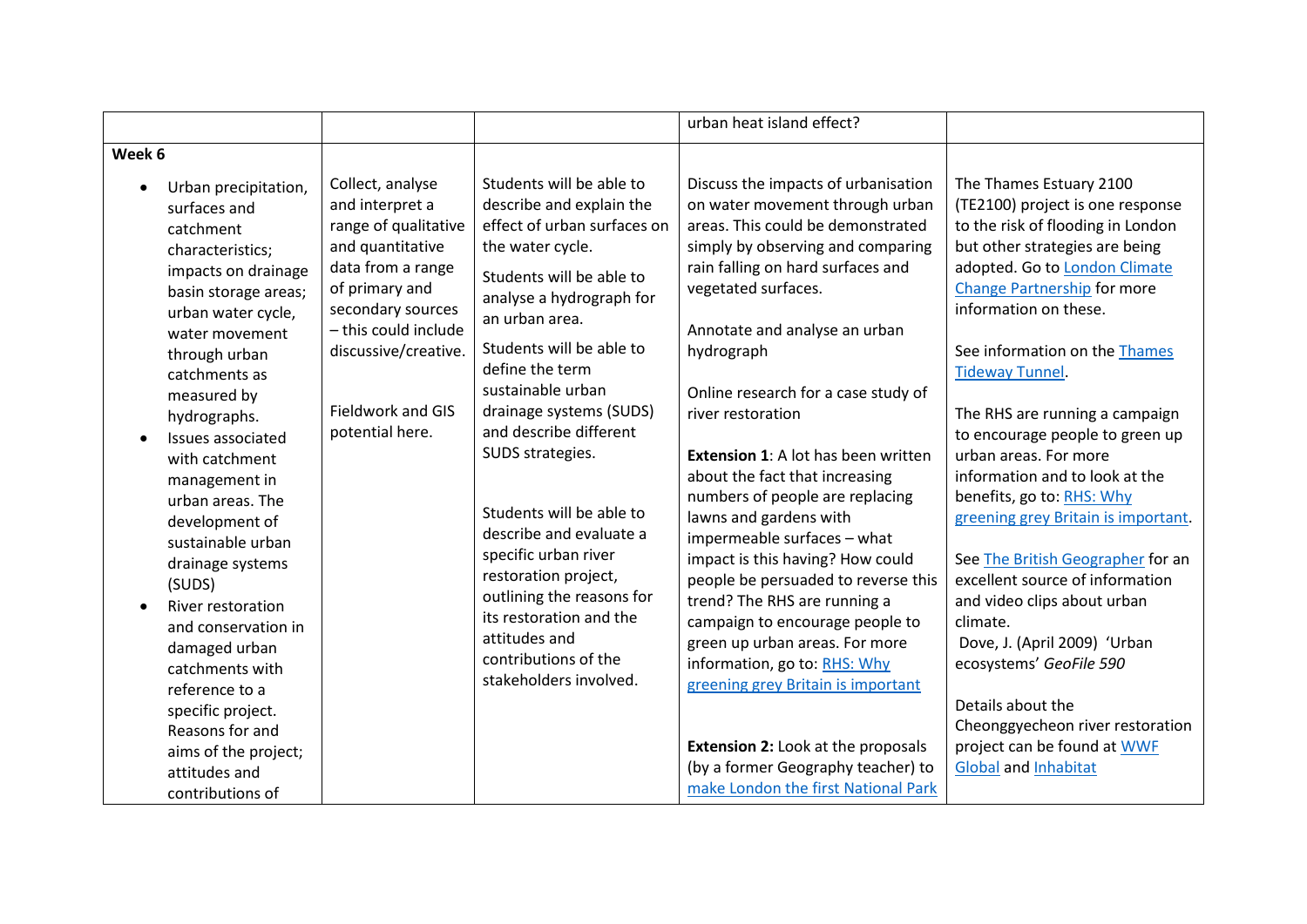| parties involved;<br>outcomes.                                                                                                                               | project activities and<br>evaluation of project                                                                               |                                                                                                                                                                                                  |                                                                                                                                                                                                                                                                                                                                                  | City.<br>What would be the costs and<br>benefits for London and the rest of<br>the UK? (Link here with issues such<br>as the urban heat island, air and<br>water pollution and sustainability)                                                                                                                                                                                                                                                                   | See also section on<br>Cheonggyecheon river in<br>'Environmental issues in a world<br>city' by Nick Middleton in<br>Geography Review volume 27,<br>number 1 (Sept 2013)<br>See also case study in Abbiss et al<br>(2016) AQA A-level Geography<br>Fourth edition (Hodder)                                                                                                                                                                                                               |
|--------------------------------------------------------------------------------------------------------------------------------------------------------------|-------------------------------------------------------------------------------------------------------------------------------|--------------------------------------------------------------------------------------------------------------------------------------------------------------------------------------------------|--------------------------------------------------------------------------------------------------------------------------------------------------------------------------------------------------------------------------------------------------------------------------------------------------------------------------------------------------|------------------------------------------------------------------------------------------------------------------------------------------------------------------------------------------------------------------------------------------------------------------------------------------------------------------------------------------------------------------------------------------------------------------------------------------------------------------|-----------------------------------------------------------------------------------------------------------------------------------------------------------------------------------------------------------------------------------------------------------------------------------------------------------------------------------------------------------------------------------------------------------------------------------------------------------------------------------------|
| Week 7                                                                                                                                                       |                                                                                                                               |                                                                                                                                                                                                  |                                                                                                                                                                                                                                                                                                                                                  |                                                                                                                                                                                                                                                                                                                                                                                                                                                                  |                                                                                                                                                                                                                                                                                                                                                                                                                                                                                         |
| Urban physical<br>industrial and<br>personal<br>consumption.<br>components and<br>economic<br>characteristics,<br>lifestyles and<br>attitudes.<br>impacts of | waste generation:<br>sources of waste -<br>commercial activity,<br>Relation of waste<br>waste streams to<br>The environmental | Collect, analyse<br>and interpret<br>information, and<br>demonstrate the<br>ability to<br>understand and<br>apply suitable<br>analytical<br>approaches for the<br>different<br>information types | Students will be able to<br>describe the different<br>sources of urban waste<br>and recognize that both<br>quantities of waste<br>produced and waste<br>disposal methods vary<br>according to economic<br>development.<br>Students will be able to<br>describe and evaluate a<br>range of waste disposal<br>methods.<br>Students will be able to | What are the different sources of<br>urban waste? Discuss how and why<br>waste production varies across the<br>world.<br>Investigate and evaluate the<br>different strategies for dealing with<br>urban waste. Students could<br>research waste from the point of<br>view of different stakeholders.<br>Feedback could then take the form<br>of a debate/role play, or<br>construction of SWOT analysis in<br>groups etc.<br>Online research of case study which | The World Bank is a useful source<br>for information on global waste.<br>Smith, J. (2012/3) 'Managing<br>urban waste' in Topic Eye<br>changing cities.<br>See the excellent article on waste<br>disposal in Taiwan by Chris Fitch<br>entitled 'A new lease of life' (June<br>2015) in Geographical magazine.<br>Wheeler, P. (April 2016)<br>'Recycling costs and benefits'<br>GeoFile 752<br>Bennett, P. (2013) 'Sustainable<br>waste management in the West<br>Midlands' GeoActive 496 |
| alternative                                                                                                                                                  |                                                                                                                               |                                                                                                                                                                                                  | compare and contrast                                                                                                                                                                                                                                                                                                                             | allows the comparison of                                                                                                                                                                                                                                                                                                                                                                                                                                         | Eddis, T. (2007) 'Managament of                                                                                                                                                                                                                                                                                                                                                                                                                                                         |
|                                                                                                                                                              | approaches to waste                                                                                                           |                                                                                                                                                                                                  | incineration and landfill                                                                                                                                                                                                                                                                                                                        | incineration and landfill approaches<br>to waste disposal in relation to a                                                                                                                                                                                                                                                                                                                                                                                       | waste in cities: a DME' GeoFile<br>548                                                                                                                                                                                                                                                                                                                                                                                                                                                  |
| disposal:                                                                                                                                                    |                                                                                                                               |                                                                                                                                                                                                  | approaches to waste in a<br>specified urban area.                                                                                                                                                                                                                                                                                                | specified urban area                                                                                                                                                                                                                                                                                                                                                                                                                                             | There are lots of resources about                                                                                                                                                                                                                                                                                                                                                                                                                                                       |
| unregulated,                                                                                                                                                 |                                                                                                                               |                                                                                                                                                                                                  |                                                                                                                                                                                                                                                                                                                                                  |                                                                                                                                                                                                                                                                                                                                                                                                                                                                  | the world's first offshore landfill in                                                                                                                                                                                                                                                                                                                                                                                                                                                  |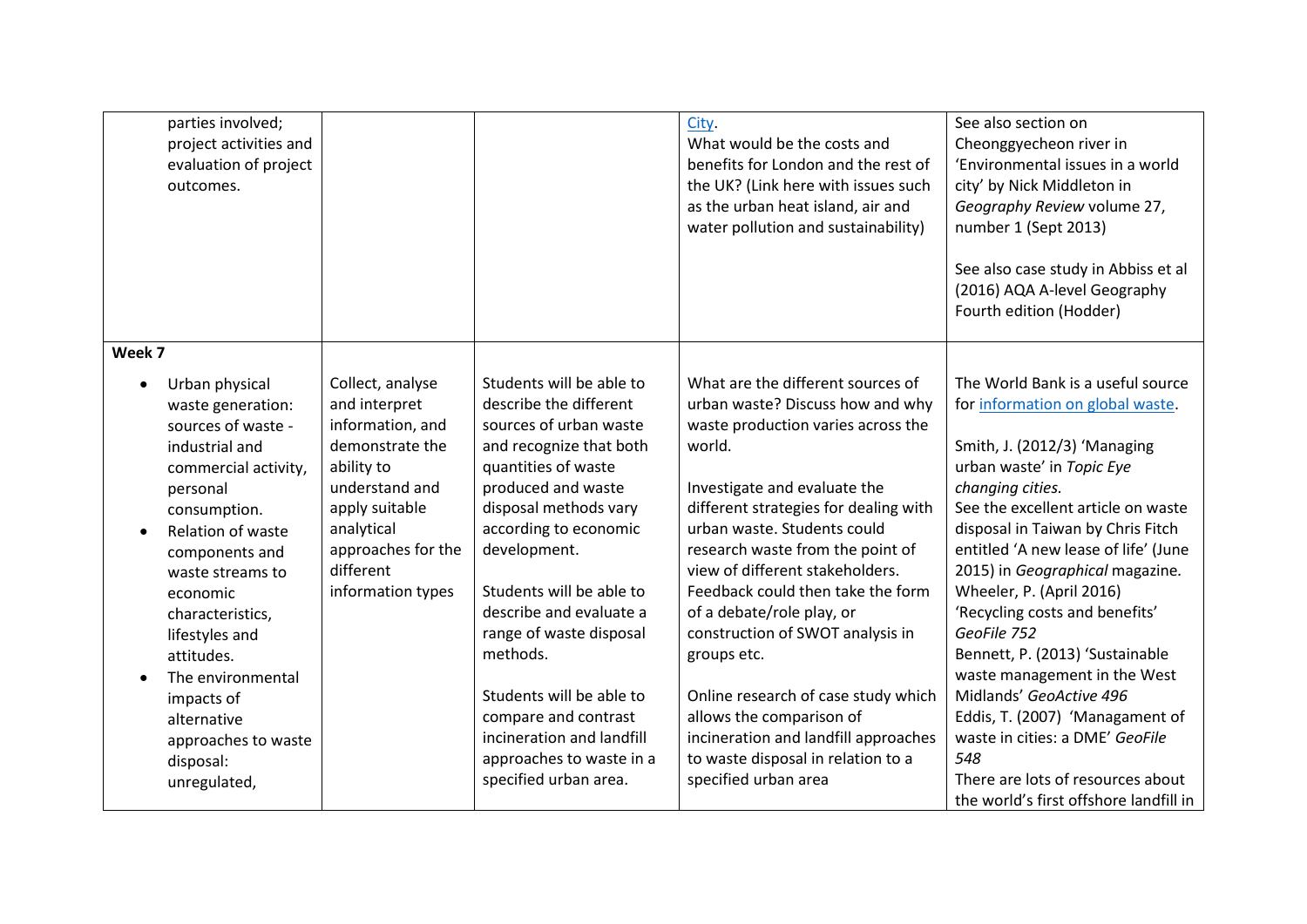|                                  | recycling, recovery,<br>reduction<br>(incineration),<br>burial,<br>submergence, trade.<br>Comparison of<br>incineration and<br>landfill approaches<br>to waste disposal in<br>relation to a<br>specified urban<br>area.                                                                                             |                                                                                                                                                                                                                                                                                                                                                          |                                                                                                                                                                                                                                                                                                                                                                                                                     | Many urban waste centres now<br>offer educational visits - it is worth<br>looking at this option.                                                                                                                                                                                                                                                                                                                                                                                                                                                                                                                                                          | Singapore called Semakau landfill.<br><b>Plymouth Energy from Waste case</b><br>study<br>The NGO Practical Action has<br>some useful resources on Urban<br>waste management.                                                                                                                                                                                                                                                                                                                                                                                                                                       |
|----------------------------------|---------------------------------------------------------------------------------------------------------------------------------------------------------------------------------------------------------------------------------------------------------------------------------------------------------------------|----------------------------------------------------------------------------------------------------------------------------------------------------------------------------------------------------------------------------------------------------------------------------------------------------------------------------------------------------------|---------------------------------------------------------------------------------------------------------------------------------------------------------------------------------------------------------------------------------------------------------------------------------------------------------------------------------------------------------------------------------------------------------------------|------------------------------------------------------------------------------------------------------------------------------------------------------------------------------------------------------------------------------------------------------------------------------------------------------------------------------------------------------------------------------------------------------------------------------------------------------------------------------------------------------------------------------------------------------------------------------------------------------------------------------------------------------------|--------------------------------------------------------------------------------------------------------------------------------------------------------------------------------------------------------------------------------------------------------------------------------------------------------------------------------------------------------------------------------------------------------------------------------------------------------------------------------------------------------------------------------------------------------------------------------------------------------------------|
| Week 8<br>$\bullet$<br>$\bullet$ | Air quality:<br>particulate and<br>photo-chemical<br>pollution.<br>Pollution reduction<br>policies.<br>Other<br>environmental<br>problems in<br>contrasting urban<br>areas: water<br>pollution and<br>dereliction.<br>Strategies to<br>manage these<br>problems.<br>Impact of urban<br>areas on local and<br>global | An ability to collect<br>and use digital and<br>geo-located data,<br>and understand a<br>range of<br>approaches to use<br>and analyse such<br>data.<br>Collect, analyse<br>and interpret<br>information, and<br>demonstrate the<br>ability to<br>understand and<br>apply suitable<br>analytical<br>approaches for the<br>different<br>information types. | Students will be able to<br>describe and distinguish<br>between particulate and<br>photo-chemical pollution.<br>Students will be aware of<br>the range of strategies<br>being used to combat air<br>pollution in urban areas.<br>Students will be able to<br>describe and explain the<br>causes of air pollution,<br>water pollution and<br>dereliction and outline<br>strategies used to manage<br>these problems. | Investigate the different causes and<br>impacts of air pollution.<br>London said to have 9,400<br>premature deaths annually due to<br>air pollution. Could also look at<br>concept of "Airpocalypse" (Beijing)<br>What are the main causes? What is<br>being done to tackle this problem?<br>Get students to produce isoline<br>maps using (primary or) secondary<br>air pollution data. Look for patterns<br>and get students to describe and<br>explain their findings.<br>Detroit would be a useful case<br>study to look at the impacts of<br>deindustrialisation and dereliction.<br>Ford has just announced new<br>investment in the city which also | Warbuton, P. (April 2013)<br>'Environmental issues in urban<br>areas today' GeoFile 692<br>Parson, G. (Jan 2012) 'Air quality<br>issues' GeoFile 656<br>Nagle, G. (Sept 2000) 'Air<br>pollution in Beijing' GeoFile 383<br>An excellent source of information<br>and video clips about urban<br>climate can be found here at The<br><b>British Geographer</b> .<br>City pollution levels are monitored<br>continuously and you can use this<br>data to examine geographical<br>patterns. Go to London Air for a<br>"nowcast", which is a service to<br>show current pollution levels in<br>detail across London in |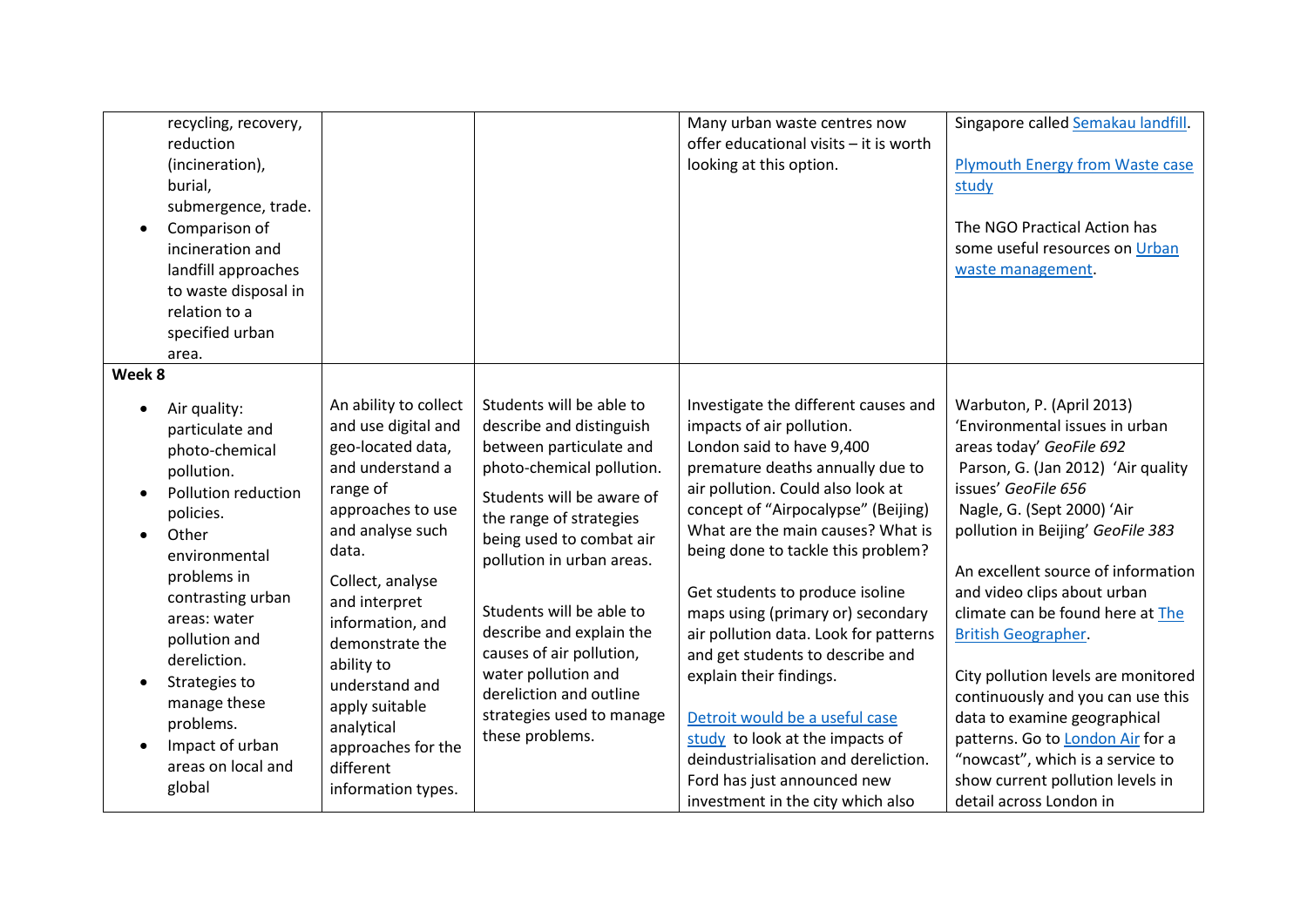| environments.                                                                                                                                                                                                                                                                                                                                                 | Maps showing<br>spatial patterns-<br>isoline maps.<br>Fieldwork and GIS<br>potential here.                                                                                                                                                                                                                                         |                                                                                                                                                                                                                                                                                                                                                                                                                                               | makes it a useful case study for<br>regeneration.<br>Extension: weigh up the pros and<br>cons of different strategies to<br>manage problems of dereliction<br>and pollution.                                                                                                                                                                                                                                                                                                                                                                                                                                             | comparison with the<br>Government's Air Pollution Index.<br>Warbuton, P. (April 2002) 'Issues<br>relating to greenfield and<br>brownfield sites' GeoFile 421<br>Dove, J. (April 2009) 'Urban<br>ecosystems' GeoFile 590                                                                                                                                                                                                                                                                                               |
|---------------------------------------------------------------------------------------------------------------------------------------------------------------------------------------------------------------------------------------------------------------------------------------------------------------------------------------------------------------|------------------------------------------------------------------------------------------------------------------------------------------------------------------------------------------------------------------------------------------------------------------------------------------------------------------------------------|-----------------------------------------------------------------------------------------------------------------------------------------------------------------------------------------------------------------------------------------------------------------------------------------------------------------------------------------------------------------------------------------------------------------------------------------------|--------------------------------------------------------------------------------------------------------------------------------------------------------------------------------------------------------------------------------------------------------------------------------------------------------------------------------------------------------------------------------------------------------------------------------------------------------------------------------------------------------------------------------------------------------------------------------------------------------------------------|-----------------------------------------------------------------------------------------------------------------------------------------------------------------------------------------------------------------------------------------------------------------------------------------------------------------------------------------------------------------------------------------------------------------------------------------------------------------------------------------------------------------------|
|                                                                                                                                                                                                                                                                                                                                                               |                                                                                                                                                                                                                                                                                                                                    |                                                                                                                                                                                                                                                                                                                                                                                                                                               |                                                                                                                                                                                                                                                                                                                                                                                                                                                                                                                                                                                                                          | The Derelict London website<br>includes over 3000 photographs<br>of London sights not normally<br>seen by tourists.                                                                                                                                                                                                                                                                                                                                                                                                   |
| Week 9                                                                                                                                                                                                                                                                                                                                                        |                                                                                                                                                                                                                                                                                                                                    |                                                                                                                                                                                                                                                                                                                                                                                                                                               |                                                                                                                                                                                                                                                                                                                                                                                                                                                                                                                                                                                                                          |                                                                                                                                                                                                                                                                                                                                                                                                                                                                                                                       |
| <b>Ecological footprint</b><br>of major urban<br>areas.<br>Dimensions of<br>sustainability:<br>natural, physical,<br>social and economic.<br>Nature and features<br>of sustainable cities.<br>Concept of<br>liveability.<br>Contemporary<br>opportunities and<br>challenges in<br>developing more<br>sustainable cities.<br>Strategies for<br>developing more | An ability to collect<br>and use digital and<br>geo-located data,<br>and understand a<br>range of<br>approaches to use<br>and analyse such<br>data.<br>Collect, analyse<br>and interpret<br>information, and<br>demonstrate the<br>ability to<br>understand and<br>apply suitable<br>analytical<br>approaches for the<br>different | Students will be able to<br>define the terms<br>ecological footprint,<br>sustainability and<br>liveability.<br>Students will be able to<br>describe the features of a<br>sustainable city.<br>Students will be able to<br>recognize the<br>opportunities and<br>challenges for developing<br>more sustainable cities.<br>Students will be able to<br>describe and evaluate<br>different methods used to<br>create more sustainable<br>cities. | As a starter and for context,<br>students could work out their own<br>ecological footprint.<br>UN Habitat - an organisation<br>concerned with global urban issues<br>has published a number of reports<br>entitled The State of the World's<br>Cities which focus on sustainability<br>issues. A new World Cities Report is<br>due to be published by the UN in<br>2015/2016. See also the report of<br>the UN World economic and social<br>survey.<br>Discuss the concepts of liveability<br>and sustainability. Emphasise the<br>need to look beyond simply<br>environmental issues.<br>Students to research different | Look at the latest WWF Living<br>Planet report which considers the<br>impacts of urbanisation.<br>Frost, L. (2012) 'Greening the city'<br>GeoActive 481<br>Rawlings Smith, E. (2012) 'Abu<br>Dhabi goes green?' in Geography<br>Review.<br>Evans, L. (Jan 2006) 'Sustainable<br>cities' GeoFile 515<br>Nagle, G. (Jan 2009) 'Ecotowns'<br>GeoFile 581<br>Singapore - the 'City in a garden'<br>is known for its green credentials.<br>View details of the proposal to<br>make London the first National<br>Park City. |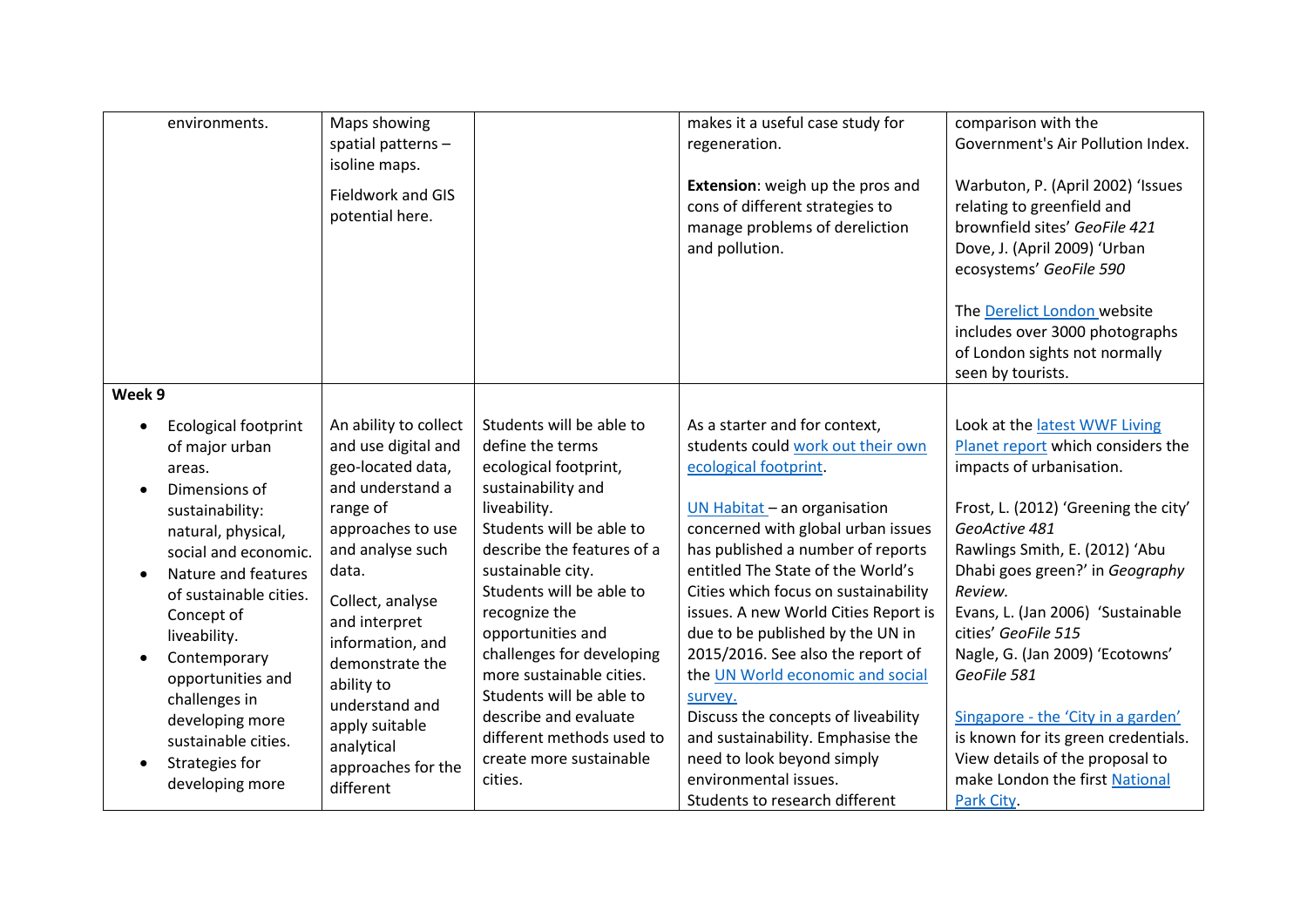| A good article on greening London                                                                                                                                                                                                                                       |
|-------------------------------------------------------------------------------------------------------------------------------------------------------------------------------------------------------------------------------------------------------------------------|
|                                                                                                                                                                                                                                                                         |
| by Chris Fitch can be found in                                                                                                                                                                                                                                          |
| Geographical magazine, May 2016                                                                                                                                                                                                                                         |
| entitled 'A walk in the park.' See                                                                                                                                                                                                                                      |
|                                                                                                                                                                                                                                                                         |
| by a consortium of environmental                                                                                                                                                                                                                                        |
|                                                                                                                                                                                                                                                                         |
|                                                                                                                                                                                                                                                                         |
|                                                                                                                                                                                                                                                                         |
|                                                                                                                                                                                                                                                                         |
| information and useful video clips,                                                                                                                                                                                                                                     |
|                                                                                                                                                                                                                                                                         |
|                                                                                                                                                                                                                                                                         |
|                                                                                                                                                                                                                                                                         |
| to encourage people to green up                                                                                                                                                                                                                                         |
|                                                                                                                                                                                                                                                                         |
|                                                                                                                                                                                                                                                                         |
| greening grey Britain is important                                                                                                                                                                                                                                      |
|                                                                                                                                                                                                                                                                         |
| TED Talk by Jaime Lerner, former                                                                                                                                                                                                                                        |
|                                                                                                                                                                                                                                                                         |
|                                                                                                                                                                                                                                                                         |
|                                                                                                                                                                                                                                                                         |
| documentary on Masdar City (two                                                                                                                                                                                                                                         |
|                                                                                                                                                                                                                                                                         |
|                                                                                                                                                                                                                                                                         |
| Data is readily available for most                                                                                                                                                                                                                                      |
| cities in some form or another.                                                                                                                                                                                                                                         |
|                                                                                                                                                                                                                                                                         |
| economic characteristics of places                                                                                                                                                                                                                                      |
|                                                                                                                                                                                                                                                                         |
|                                                                                                                                                                                                                                                                         |
|                                                                                                                                                                                                                                                                         |
| also the Greener London report<br>Research the construction of the<br>London garden bridge. For more<br>go to Garden Bridge London.<br>The RHS are running a campaign<br>information, go to: RHS: Why<br>For census data and social and<br>in the UK, go to: Office for |